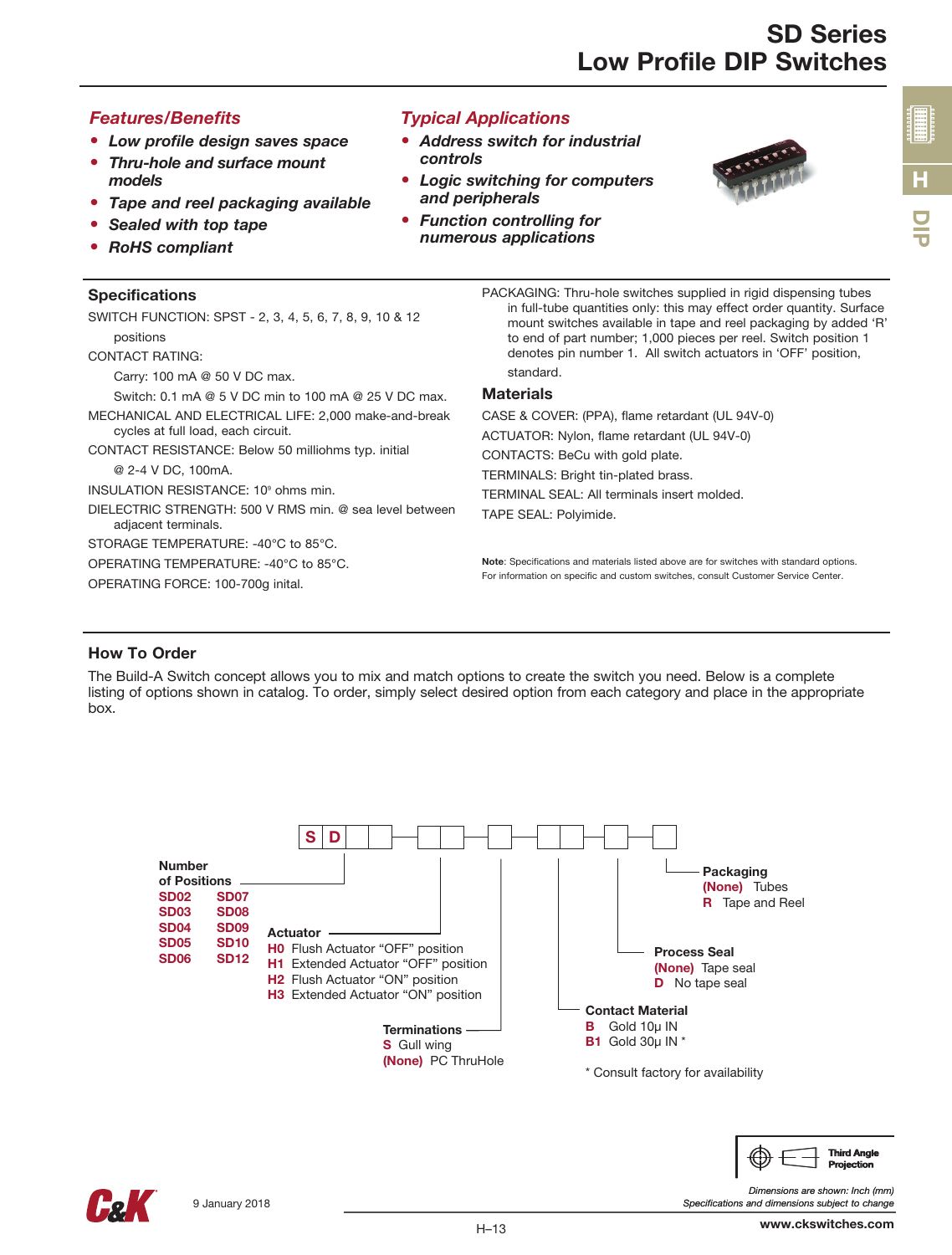# Sealed Flush Actuator – With Top Tape, Thru-hole Terminals







Table applicable to "H0" and "H2" actuator options.

## Sealed Extended Actuator – With Top Tape, Thru-hole Terminals





*Specifications and dimensions subject to change*